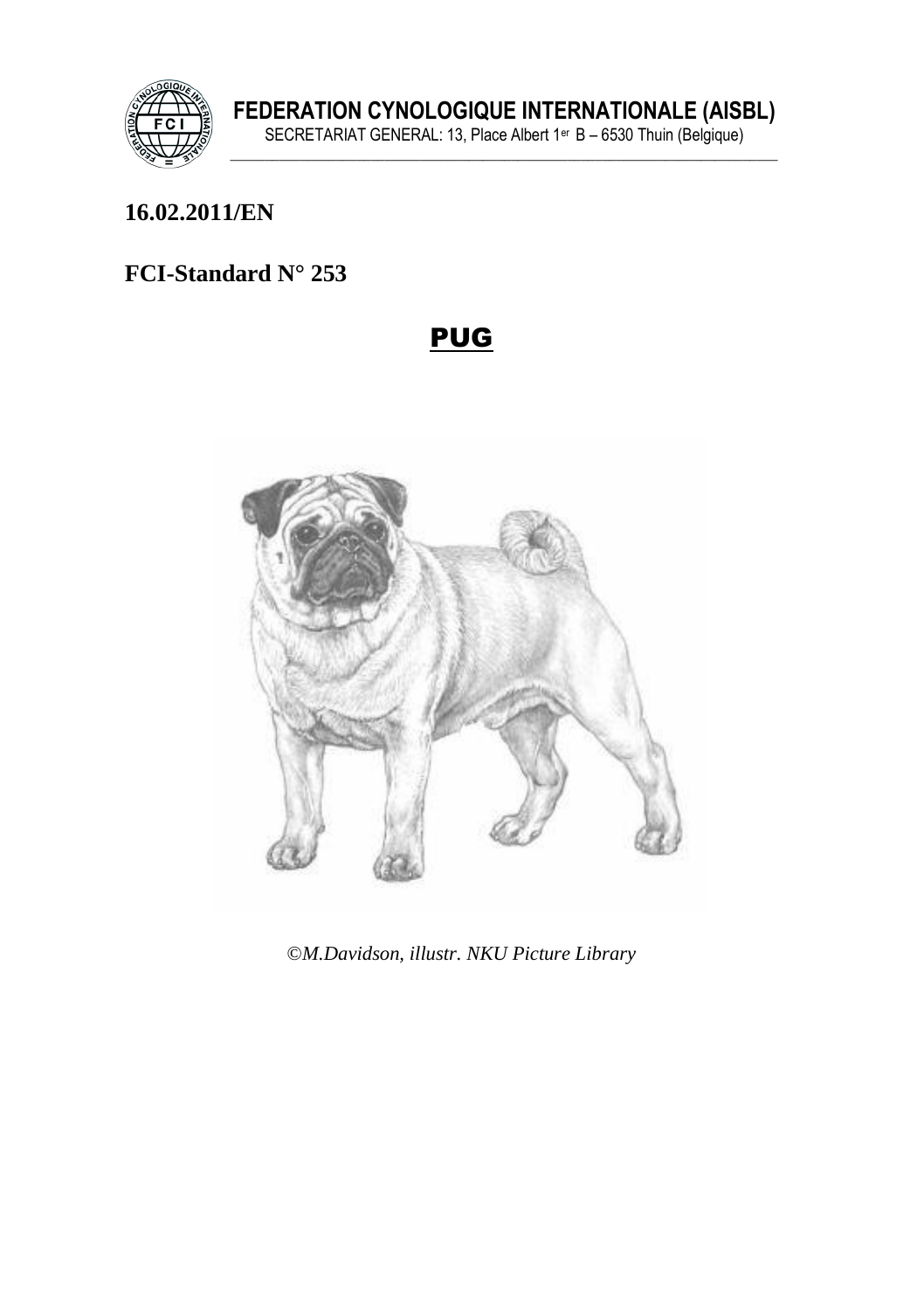#### **ORIGIN:** China

#### **PATRONAGE**: Great Britain.

### **DATE OF PUBLICATION OF THE OFFICIAL VALID STANDARD**: 13.10.2010.

**UTILIZATION**: Companion Dog.

**FCI-CLASSIFICATION**: Group 9 Companion and Toy Dogs Section 11 Small Molossian type dogs. Without working trial.

**BRIEF HISTORICAL SUMMARY**: A certain amount of speculation has taken place regarding the origin of this breed, which would seem to have come from the Orient. His home country is listed as China, where snub-nosed dogs have always been in favour. He found his way to Europe with traders of the Dutch East India Company and as far back as the 1500s was being admired in the Netherlands. In fact, the Pug became the symbol for the royal patriots.

The Pug arrived in England when William III came to the throne. Until 1877 the breed was seen here only in fawn but in that year a black pair was introduced from the Orient.

**GENERAL APPEARANCE**: Decidedly square and cobby, it is "multum in parvo" shown in compactness of form, well knit proportions and hardness of muscle**, but never to appear low on legs, nor lean and leggy.**

**IMPORTANT PROPORTIONS**: **Decidedly square and cobby.**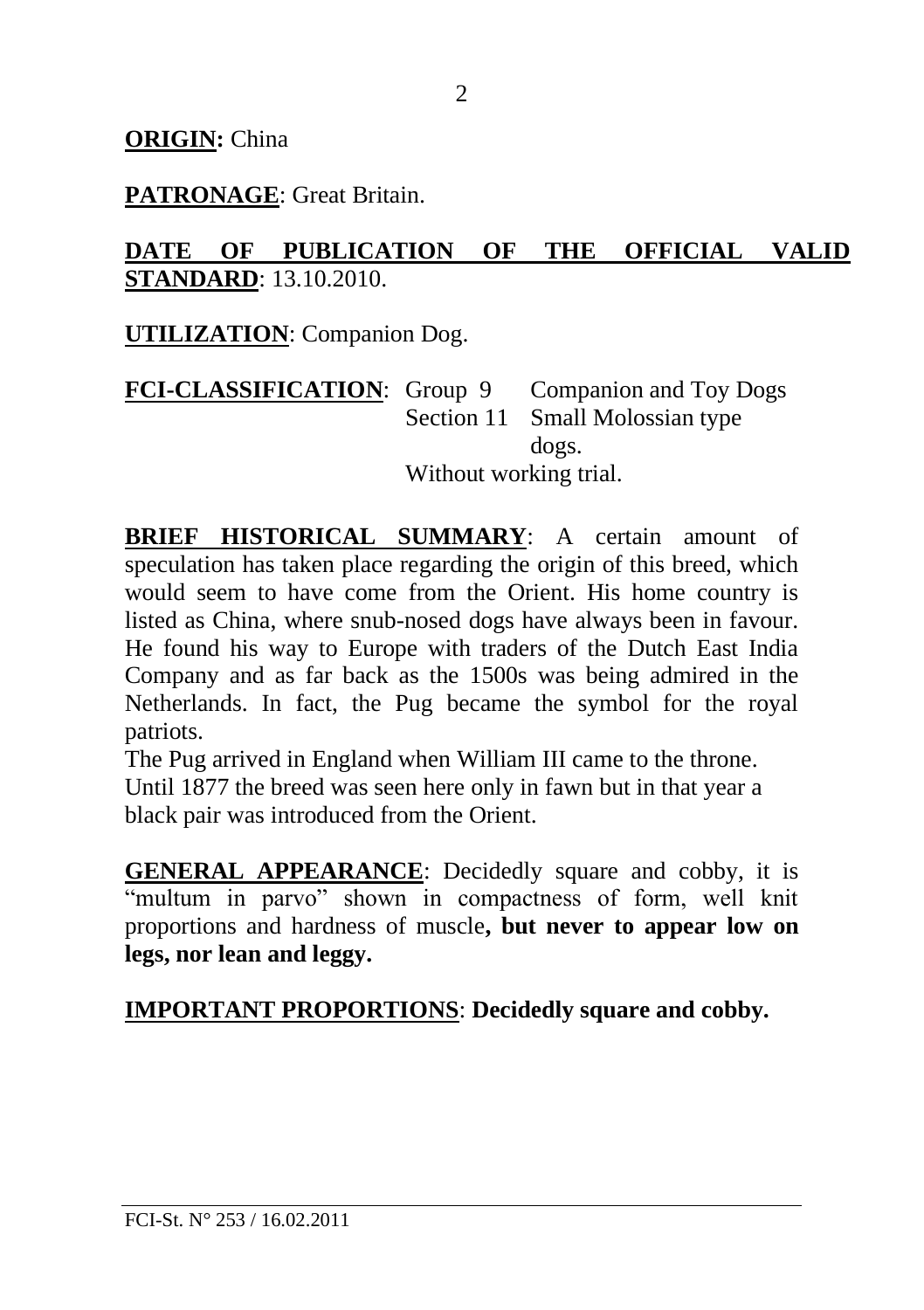**BEHAVIOUR AND TEMPERAMENT:** Great charm, dignity and intelligence. Even-tempered, happy and lively disposition.

**HEAD Relatively l**arge **and in proportion to body**, round, not apple-headed.

#### CRANIAL REGION:

Skull: With no indentation. Wrinkles **on forehead** clearly defined **without exaggeration**.

#### FACIAL REGION:

Nose: **Black with fairly large w**ell opened nostrils. **Pinched nostrils and heavy over nose wrinkle is unacceptable and should be heavily penalised.**

Muzzle: **Relatively s**hort, blunt, square, not upfaced. **Eyes or nose never adversely affected or obscured by over nose wrinkle.**

Jaws / Teeth: Slightly undershot. Wide lower jaw with incisors almost in a straight line. Wry mouth, teeth or tongue showing all highly undesirable **and should be heavily penalised.**

**EYES**: Dark, **relatively** large, **round** in shape, soft and solicitous in expression, very lustrous, and when excited, full of fire. **Never protruding, exaggerated or showing white when looking straight ahead. Free from obvious eye problems.** 

**EARS:** Thin, small, soft like black velvet. Two kinds – "Rose ear" small drop**-**ear which folds over and back to reveal the burr. "Button ear" - ear flap folding forward, tip lying close to skull to cover **opening**. Preference given to latter.

**NECK:** Slightly arched to resemble a crest, strong, thick with enough length to carry head proudly.

**BODY**: Short and cobby. Topline: Level, neither roached nor dipping. Chest: Broad in chest. **Ribs well sprung and carried well back.**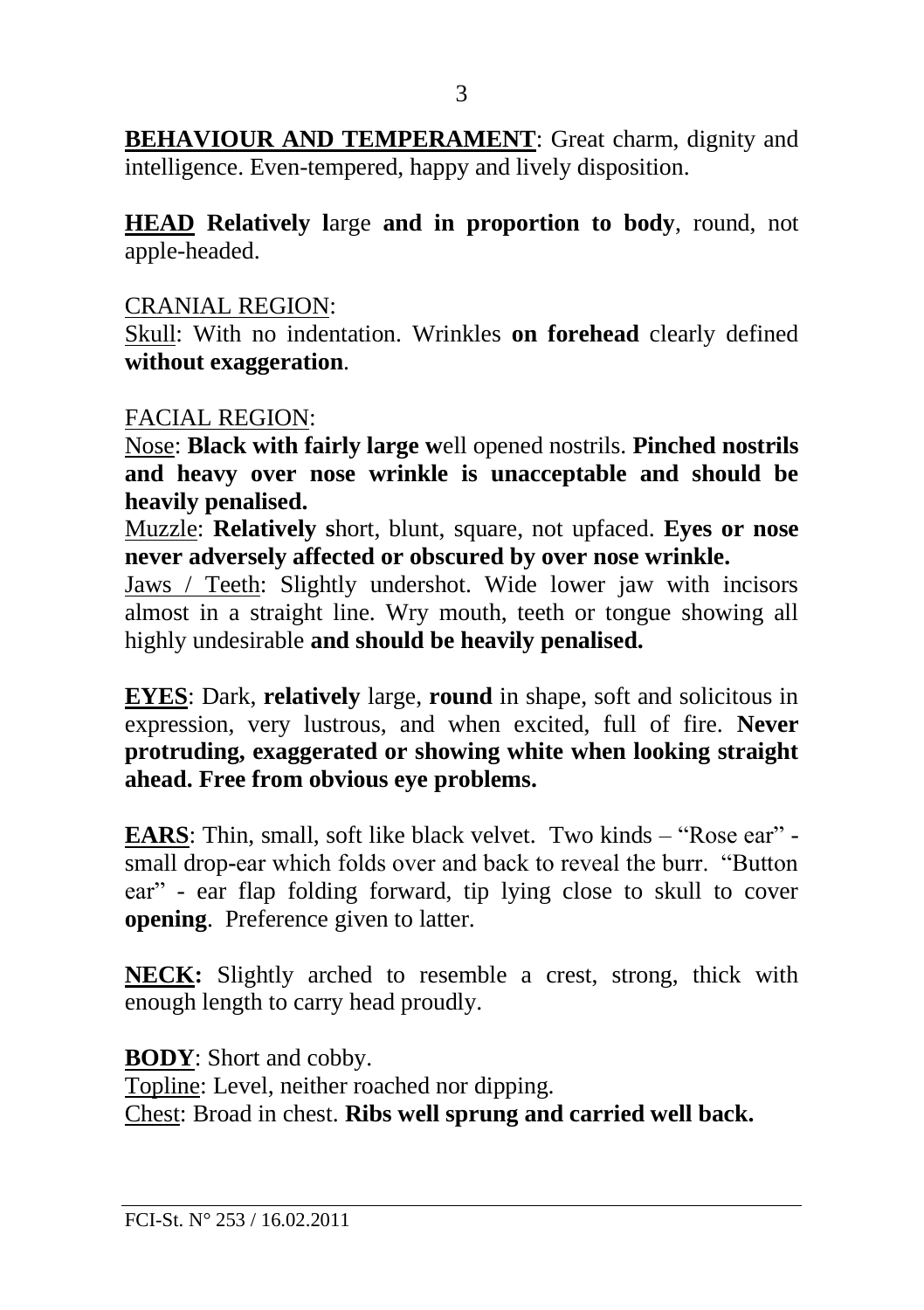**TAIL**: High-set, **tightly** curled over hip. Double curl highly desirable.

# **LIMBS**

### FOREQUARTERS:

Shoulder: Well sloped.

Forearm: Legs very strong, straight, of moderate length, and well under body.

Forefeet: Neither so long as the foot of the hare, nor so round as that of the cat; well split **up** toes; the nails black.

#### HINDQUARTERS:

General appearance: Legs very strong, of moderate length, well under body, straight and parallel when viewed from rear.

Stifle (Knee): With good turn of stifle.

Hind feet: Neither so long as the foot of the hare, nor so round as that of the cat; well split **up** toes; the nails black.

**GAIT / MOVEMENT**: Viewed from in front should rise and fall with legs well under shoulder, feet keeping directly to front, not turning in or out. From behind action just as true. Using forelegs strongly putting them well forward with hindlegs moving freely and using stifles well. A slight roll of hindquarters typifies gait. **Capable of purposeful and steady movement.**

### **COAT**:

Hair: Fine, smooth, soft, short and glossy, neither harsh nor woolly.

Colour: Silver, apricot, fawn or black. Each clearly defined, to make contrast complete between colour, trace (black line extending from occiput to **tail**) and mask. Markings clearly defined. Muzzle or mask, ears, moles on cheeks, thumb mark or diamond on forehead and trace as black as possible.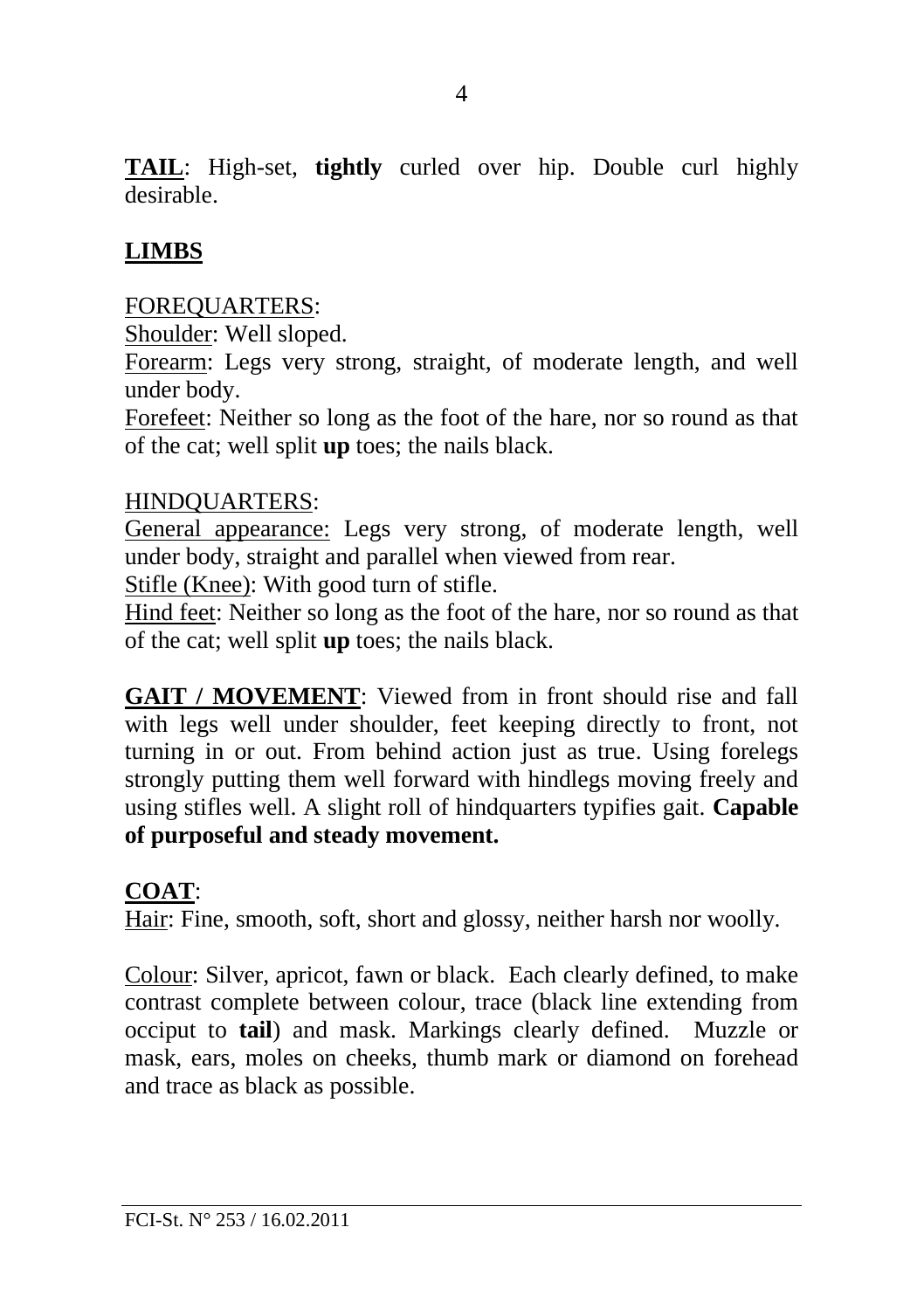### **WEIGHT**:

Weight: Ideal weight 6.3 - 8.1 kgs. **Should be hard of muscle but substance must not be confused with overweight.**

**FAULTS**: Any departure from the foregoing points should be considered a fault and the seriousness with which the fault should be regarded should be in exact proportion to its degree and its effect upon the health and welfare of the dog.

# **DISQUALIFYING FAULTS**

- Aggressive or overly shy.
- Any dog clearly showing physical or behavioural abnormalities.

# **N.B.:**

- Male animals should have two apparently normal testicles fully descended into the scrotum.
- Only functionally and clinically healthy dogs, with breed typical conformation should be used for breeding.

### **The latest amendments are in bold characters.**